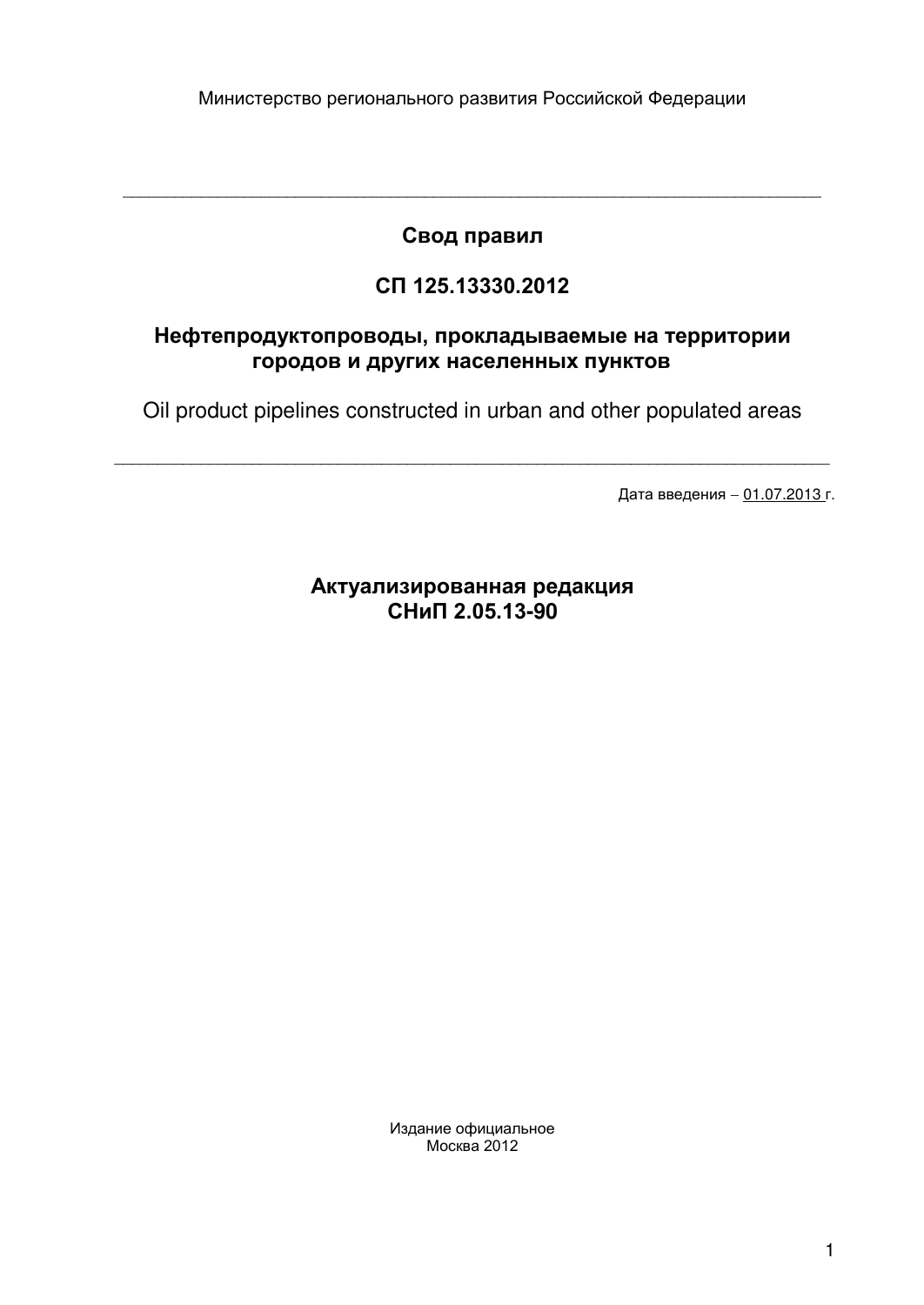## Предисловие

Цели и принципы стандартизации в Российской Федерации установлены Федеральным законом Российской Федерации от 27.12.2002 № 184-ФЗ «О техническом регулировании», а правила разработки и утверждения сводов правил - Постановлением Правительства Российской Федерации от 19.11.2008 № 858 «О порядке разработки и утверждения сводов правил»

## Сведения о своде правил

1 Исполнители: открытое акционерное общество «Акционерная компания по транспорту нефти «Транснефть» (ОАО «АК «Транснефть»), общество с ограниченной ответственностью «Научноисследовательский институт транспорта нефти и нефтепродуктов» (ООО «НИИ ТНН»), открытое акционерное общество «Институт по проектированию магистральных трубопроводов» (ОАО «Гипротрубопровод»), открытое акционерное общество «Инжиниринговая нефтегазовая компания -Всесоюзный научно-исследовательский институт по строительству и эксплуатации трубопроводов, объектов ТЭК» (ОАО ВНИИСТ).

2 Внесен Техническим комитетом по стандартизации ТК 465 «Строительство»

3 Подготовлен к утверждению департаментом архитектуры, строительства и градостроительной политики Министерства регионального развития Российской Федерации.

4 Утвержден приказом Министерства регионального развития Российской Федерации от 25.12.2012 г. № 106/ГС

5 Зарегистрирован Федеральным агентством по техническому регулированию и метрологии (Росстандарт). Пересмотр СНиП 2.05.13-90 «Нефтепродуктопроводы, прокладываемые на территории городов и других населенных пунктов»

Информация об изменениях к настоящему своду правил публикуется в ежегодно издаваемом информационном указателе «Национальные стандарты», а текст изменений и поправок - в ежемесячно издаваемых информационных указателях «Национальные стандарты». В случае пересмотра (замены) или отмены настоящего свода правил соответствующее уведомление будет опубликовано в ежемесячно издаваемом информационном указателе «Национальные стандарты». Соответствующая информация, уведомление и тексты размещаются также в информационной системе общего пользования - на официальном сайте разработчика (Минрегион России) в сети Интернет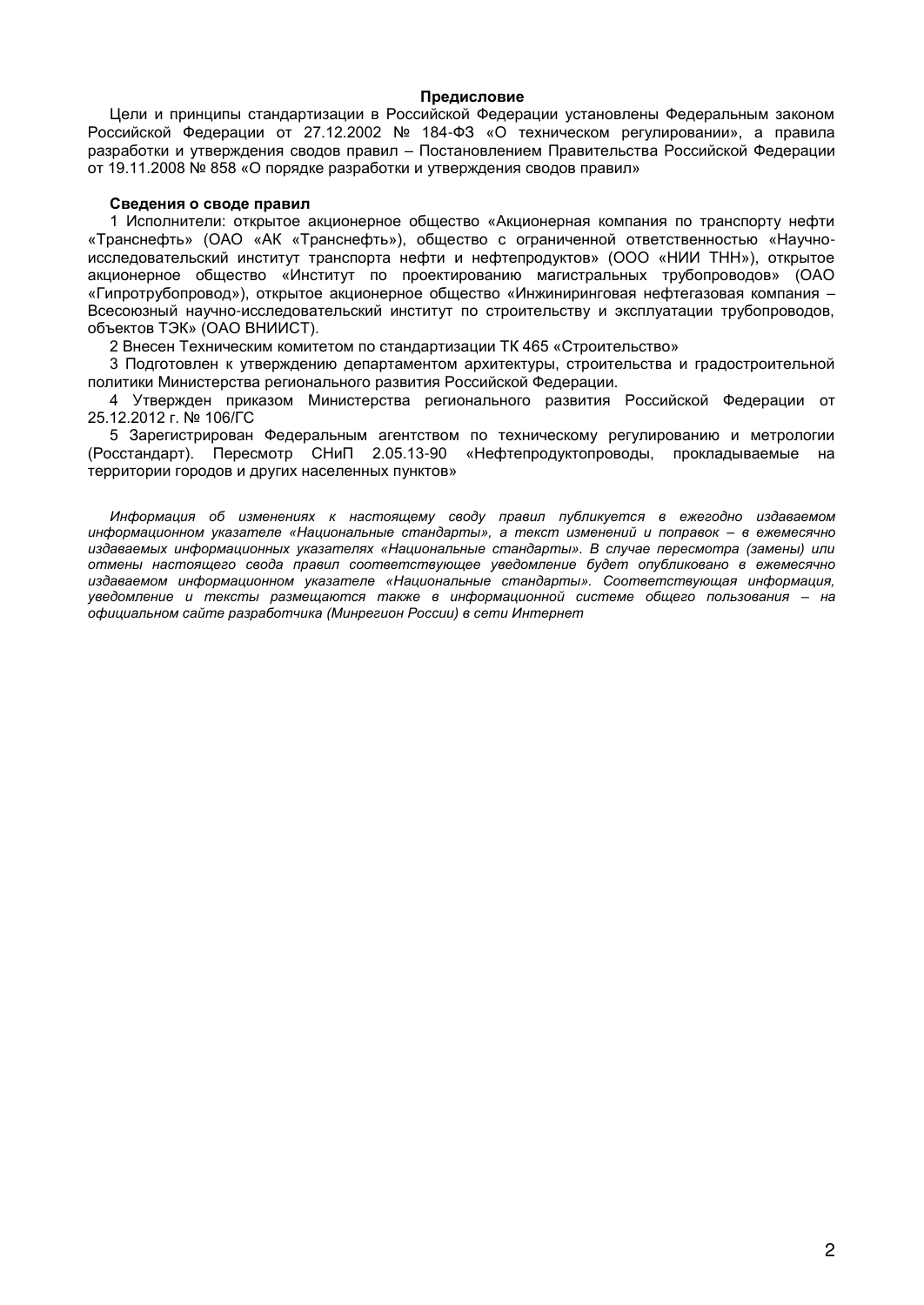## 1 Область применения

1.1 Настоящий свод правил распространяется на проектирование новых, реконструкцию и техническое перевооружение действующих нефтепродуктопроводов номинальным диаметром до DN 200 включительно с рабочим давлением не более 2.5 МПа, прокладываемых на территории городов и других населенных пунктов и предназначенных для транспортирования нефтепродуктов (дизельного топлива, автомобильных бензинов, авиационного топлива) от предприятий поставщика или до предприятий потребителя, расположенных в этих городах или других населенных пунктах.

1.2 Настоящий свод правил также распространяется:

- на проектирование новых, реконструкцию и техническое перевооружение действующих нефтепродуктопроводов номинальным диаметром до DN 500 включительно с рабочим давлением не более 2,5 МПа, прокладываемых за пределами селитебной территории городов и других населенных пунктов;

- на реконструкцию и техническое перевооружение действующих нефтепродуктопроводов номинальным диаметром до DN 500 включительно с рабочим давлением не более 1,2 МПа, расположенных в селитебной территории городов и других населенных пунктов.

1.3 Настоящий свод правил не распространяется на проектирование нефтепродуктопроводов:

- для транспортирования нефтепродуктов, имеющих при температуре 20 °С давление насышенных паров выше 93.1 кПа:

прокладываемых в районах с сейсмичностью выше 8 баллов, многолетнемерзлых грунтах и горных выработках.

Транзитная прокладка нефтепродуктопроводов через территории городов и других населенных пунктов не допускается.

1.4 Границами нефтепродуктопроводов, на которые распространяются требования настоящего документа, следует считать:

- запорно-регулирующую арматуру, устанавливаемую на нефтепродуктопроводе от границы перспективной застройки городов или других населенных пунктов на расстоянии не менее 200 м;

входную (выходную) запорную или запорно-регулирующую арматуру, устанавливаемую в  $\Delta \sim$ пределах существующей территории или охранной зоны предприятия поставшика или потребителя нефтепродуктов.

1.5 В состав нефтепродуктопроводов, прокладываемых на территории городов и других населенных пунктов, входят:

- собственно трубопровод с запорной, запорно-регулирующей и предохранительной арматурой и линейными сооружениями;

- установки электрохимической защиты трубопроводов от коррозии;

- сети связи, средства телемеханики, система обнаружения утечек;

- линии электропередачи, предназначенные для обслуживания нефтепродуктопроводов, устройства электроснабжения и дистанционного управления запорно-регулирующей арматурой и установками электрохимической защиты трубопроводов от коррозии;

противоэрозийные и защитные сооружения трубопроводов;

указательные и предупредительные знаки.

#### 2 Нормативные ссылки

В настоящем своде правил использованы нормативные ссылки на следующие документы:

ГОСТ 9544-2005 Арматура трубопроводная запорная. Классы и нормы герметичности затворов

ГОСТ Р 52568-2006 Трубы стальные с защитными наружными покрытиями для магистральных газонефтепроводов. Технические условия

ГОСТ Р 54907-2012 Магистральный трубопроводный транспорт нефти и нефтепродуктов. Техническое диагностирование. Основные положения

ГОСТ Р ИСО 3183-2009 Трубы стальные для трубопроводов нефтяной и газовой промышленности. Обшие технические условия

ГОСТ Р 51164-98 Трубопроводы стальные магистральные. Общие требования к защите от коррозии

СНиП 2.11.03-93 Склады нефти и нефтепродуктов. Противопожарные нормы

СНиП 31-06-2009 Общественные здания и сооружения

СП 18.13330.2011 (СНиП II-89-80\* «Генеральные планы промышленных предприятий»)

СП (СНиП 2.05.06-85\* «Магистральные трубопроводы»)

СП (СНиП III-42-80\* «Магистральные трубопроводы»)

Примечание - При пользовании настоящим сводом правил целесообразно проверить действие ссылочных стандартов в информационной системе общего пользования - на официальном сайте Федерального агентства по техническому регулированию и метрологии в сети Интернет или по ежегодно издаваемому информационному указателю «Национальные стандарты», который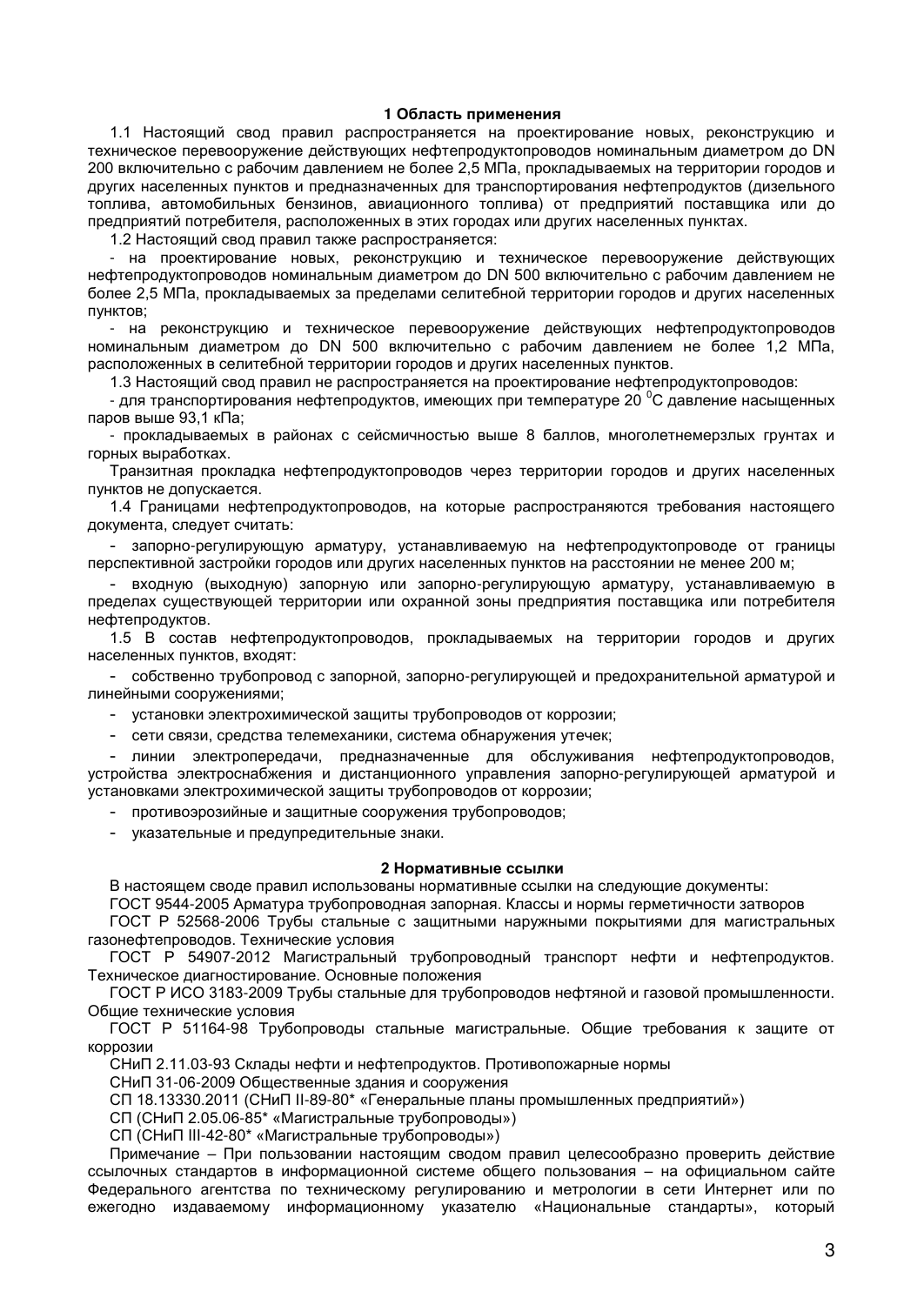опубликован по состоянию на 1 января текущего года, и по соответствующим ежемесячно издаваемым информационным указателям, опубликованным в текущем году. Если ссылочный стандарт заменен (изменен), то при пользовании настоящим стандартом следует руководствоваться заменяющим (измененным) стандартом. Если ссылочный стандарт отменен без замены, то положение, в котором дана ссылка на него, применяется в части, не затрагивающей эту ссылку.

#### 3 Термины и определения

В настоящем своде правил применены термины по СП (СНиП 2.05.06-85\*), а также следующие термины с соответствующими определениями:

3.1 кожух защитный: Наружная стальная труба на участках прокладки нефтепродуктопровода по типу «труба в трубе» и соответствующая по прочности и герметичности требованиям. предъявляемым к рабочему нефтепродуктопроводу.

3.2 территория подрабатываемая: Территория, на которой в результате проведения подземных горных работ могут возникнуть неравномерные оседания или смещения грунта в основании зданий и сооружений.

3.3 территория селитебная: Территория, предназначенная для размещения жилищного фонда, общественных зданий и сооружений, в том числе научно-исследовательских институтов и их комплексов, а также отдельных коммунальных и промышленных объектов, не требующих устройства санитарно-защитных зон; для устройства путей внутригородского сообщения, улиц, площадей, парков, садов, бульваров и других мест общего пользования.

3.4 футляр защитный: наружная стальная труба, укладываемая на участках пересечения трубопроводом транспортных и инженерных сетей, предназначенная для предохранения трубопровода и пересекаемых сооружений от внешних нагрузок и воздействий.

#### 4 Сокращения

В настоящем своде правил применены следующие сокращения:

ГВВ - горизонт высоких вод;

ПКУ - пункт контроля и управления;

ПС - перекачивающая станция:

ЭХЗ - электрохимическая защита.

## 5 Общие положения

5.1 При проектировании нефтепродуктопроводов кроме требований настоящего документа следует руководствоваться СП 36.13330(СНиП 2.05.06-85\*), а также техническими регламентами, стандартами, другими нормативными документами в области технического регулирования в части требований, предъявляемых к нефтепродуктопроводам.

5.2 Проектирование объектов нефтепродуктопроводов, насосных станций, систем измерения количества и показателей качества транспортируемых нефтепродуктов, сооружаемых на территории предприятия поставщика или получателя нефтепродуктов, следует осуществлять в соответствии с требованиями СНиП 2.11.03-93, СП 18.13330, других нормативных документов в области технического регулирования, с учетом требований настоящего свода правил.

Конструктивные обеспечивающие  $5.3$ решения, надежность безаварийность И исключать необходимость строительства нефтепродуктопровода, ДОЛЖНЫ вдоль нефтепродуктопровода защитных сооружений по сбору разлившегося нефтепродукта (амбаров, сборников, канав и т. п.).

5.4 Строительство, очистку полости и испытание нефтепродуктопроводов следует проводить в соответствии требованиями СП (СНиП  $III-42-80$ \*). Техническое диагностирование  $\mathbf{C}$ нефтепродуктопроводов по завершении строительно-монтажных работ следует проводить в соответствии с требованиями ГОСТ Р 54907.

#### 6 Классификация нефтепродуктопроводов

6.1 Нефтепродуктопроводы, прокладываемые на территориях городов и других населенных пунктов, в зависимости от их диаметра подразделяются на два класса:

- I класс при номинальном диаметре DN свыше 200 до 500 включительно;

- II класс при номинальном диаметре DN 200 и менее.

6.2 В зависимости от класса нефтепродуктопроводы должны отвечать требованиям, приведенным в таблице 1.

Таблица 1

|       | .                                                                              |
|-------|--------------------------------------------------------------------------------|
| Класс | Коэффициент условий работы нефтепродуктопровода при                            |
|       | нефтепродуктопровода  расчете его на прочность, устойчивость и деформативность |
|       | 0.56                                                                           |
|       | 0.66                                                                           |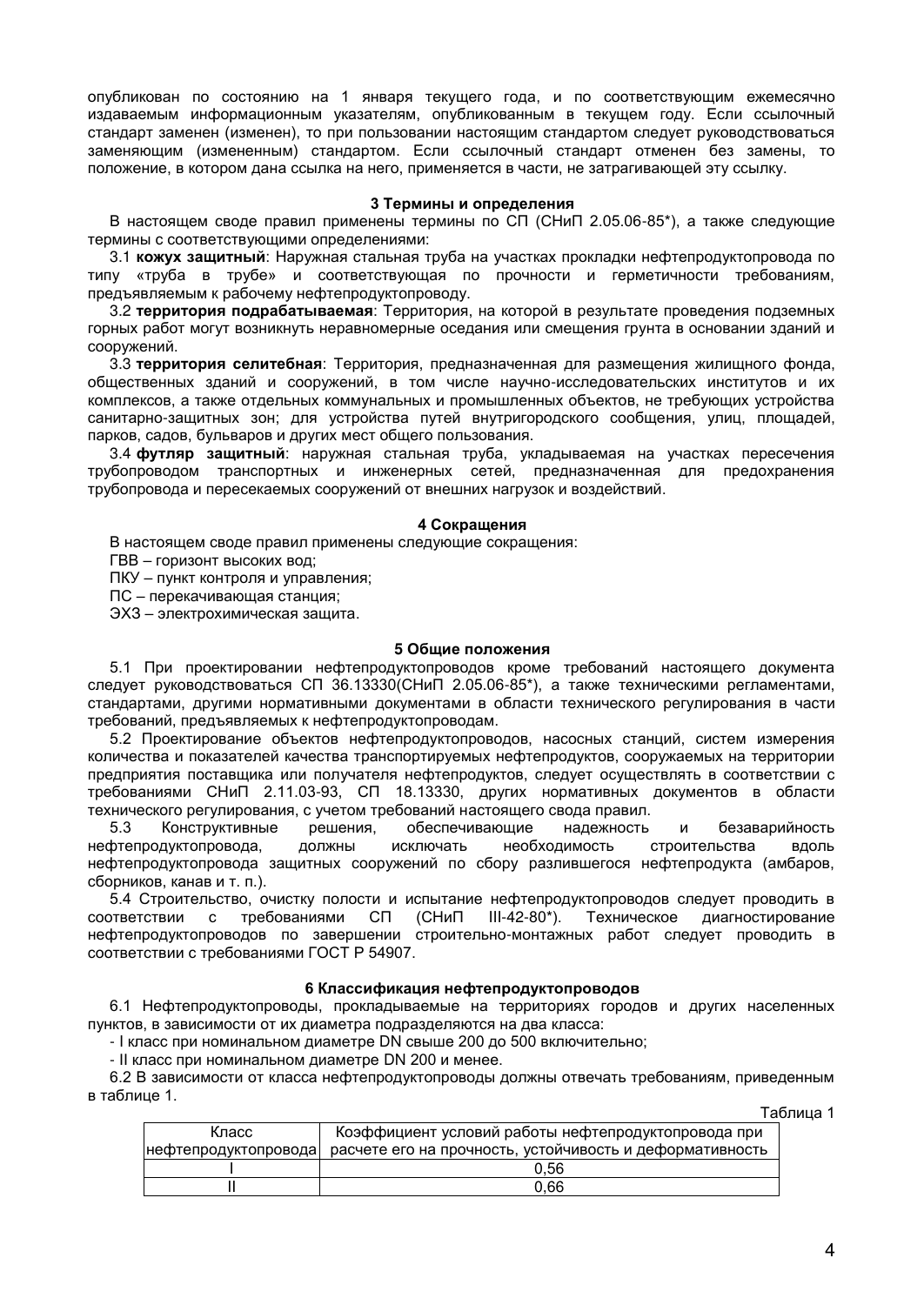6.3 Нефтепродуктопроводы на переходах через водные преграды на участке ГВВ при 1 %-ной обеспеченности, а также участки нефтепродуктопроводов, прокладываемых вдоль водоемов, водотоков, оврагов и т.п. на отметках выше их по рельефу, следует относить к I классу. При этом расстояние от оси нефтепродуктопровода до уровня уреза воды в водоеме, водотоке или края оврага должно быть не менее 150 м.

## 7 Трасса нефтепродуктопроводов

7.1 При выборе трассы нефтепродуктопровода следует исходить из необходимости обеспечения надежности нефтепродуктопровода, предотвращения возможного проникновения нефтепродуктов в здания. сооружения. ГРУНТ  $\mathsf{M}$ водоемы, применения наиболее эффективных И высокопроизводительных методов производства строительно-монтажных работ, а также возможности подъезда транспортных и ремонтных машин к любому участку нефтепродуктопровода для проведения требуемых работ.

7.2 Трассы нефтепродуктопроводов следует прокладывать, как правило, вне зоны селитебной территории городов и других населенных пунктов, преимущественно в пределах промышленных, коммунально-складских и санитарно-защитных зон предприятий и по другим территориям, свободным от жилой застройки.

На селитебной территории поселения допускается прокладка нефтепродуктопроводов при условии, что рабочее давление не должно превышать 1.2 МПа, а участок нефтепродуктопровода следует укладывать в защитном кожухе.

7.3 Нефтепродуктопроводы I класса допускается прокладывать только в промышленных, коммунально-складских и санитарно-защитных зонах территорий городов и других населенных пунктов, а там, где зоны не выделены - вне жилой застройки.

7.4 Прокладку нефтепродуктопроводов следует предусматривать подземной с минимальным числом пересечений инженерными коммуникациями и дорогами. Не допускается прокладка нефтепродуктопроводов на опорах, эстакадах, а также в каналах, автомобильных и железнодорожных тоннелях.

7.5 Расстояния от нефтепродуктопроводов до зданий, сооружений и инженерных сетей следует принимать в зависимости от условий прохождения трассы (плотности застройки, значимости зданий и сооружений, рельефа местности, сохранности нефтепродуктопровода и пр.) и необходимости обеспечения безопасности, но не менее значений, указанных в таблице 2.

|                                                                                                                                                                                                                                                                                                                                                                                                                                                                        | Таблица 2                                              |
|------------------------------------------------------------------------------------------------------------------------------------------------------------------------------------------------------------------------------------------------------------------------------------------------------------------------------------------------------------------------------------------------------------------------------------------------------------------------|--------------------------------------------------------|
| Здания и сооружения                                                                                                                                                                                                                                                                                                                                                                                                                                                    | Минимальные<br>расстояния по<br>горизонтали в свету, м |
| 1. Общественные здания и сооружения по СНиП 31-06-2009; жилые<br>здания 3-этажные и выше; железнодорожные станции; аэропорты;<br>морские и речные порты и пристани; гидро-электростанции;<br>гидротехнические сооружения морского и речного транспорта;<br>очистные сооружения и насосные станции водопроводные, не<br>относящиеся к нефтепродуктопроводу; склады<br>легковоспламеняющихся и горючих жидкостей и газов с объемом<br>хранения свыше 1000 м <sup>3</sup> | 50                                                     |
| 2. Жилые здания 1-2-этажные, автозаправочные станции, открытые и<br>закрытые трансформаторные подстанции и закрытые<br>распределительные устройства, кладбища, мачты (башни) и<br>сооружения многоканальной радиорелейной линии связи,<br>телевизионные башни, теплицы, склады различного назначения                                                                                                                                                                   | 20                                                     |
| 3. Территории промышленных и сельскохозяйственных предприятий,<br>тепличных комбинатов и хозяйств, птицефабрик, молокозаводов;<br>дачи, садовые домики, гаражи и открытые стоянки для автомобилей<br>индивидуальных владельцев на количество автомобилей более 20,<br>путепроводы железных и автомобильных дорог, канализационные<br>сооружения                                                                                                                        | 15                                                     |
| 4. Железные дороги общей сети и автодороги I-III категорий,<br>параллельно которым прокладывается нефтепродуктопровод; гаражи<br>и открытые стоянки для автомобилей индивидуальных владельцев на<br>количество автомобилей менее 20                                                                                                                                                                                                                                    | 10                                                     |
| 5. Железные дороги промышленных предприятий и автомобильные<br>дороги IV и V категорий, параллельно которым прокладывается<br>нефтепродуктопровод; отдельно стоящие нежилые и подсобные<br>строения                                                                                                                                                                                                                                                                    | 5                                                      |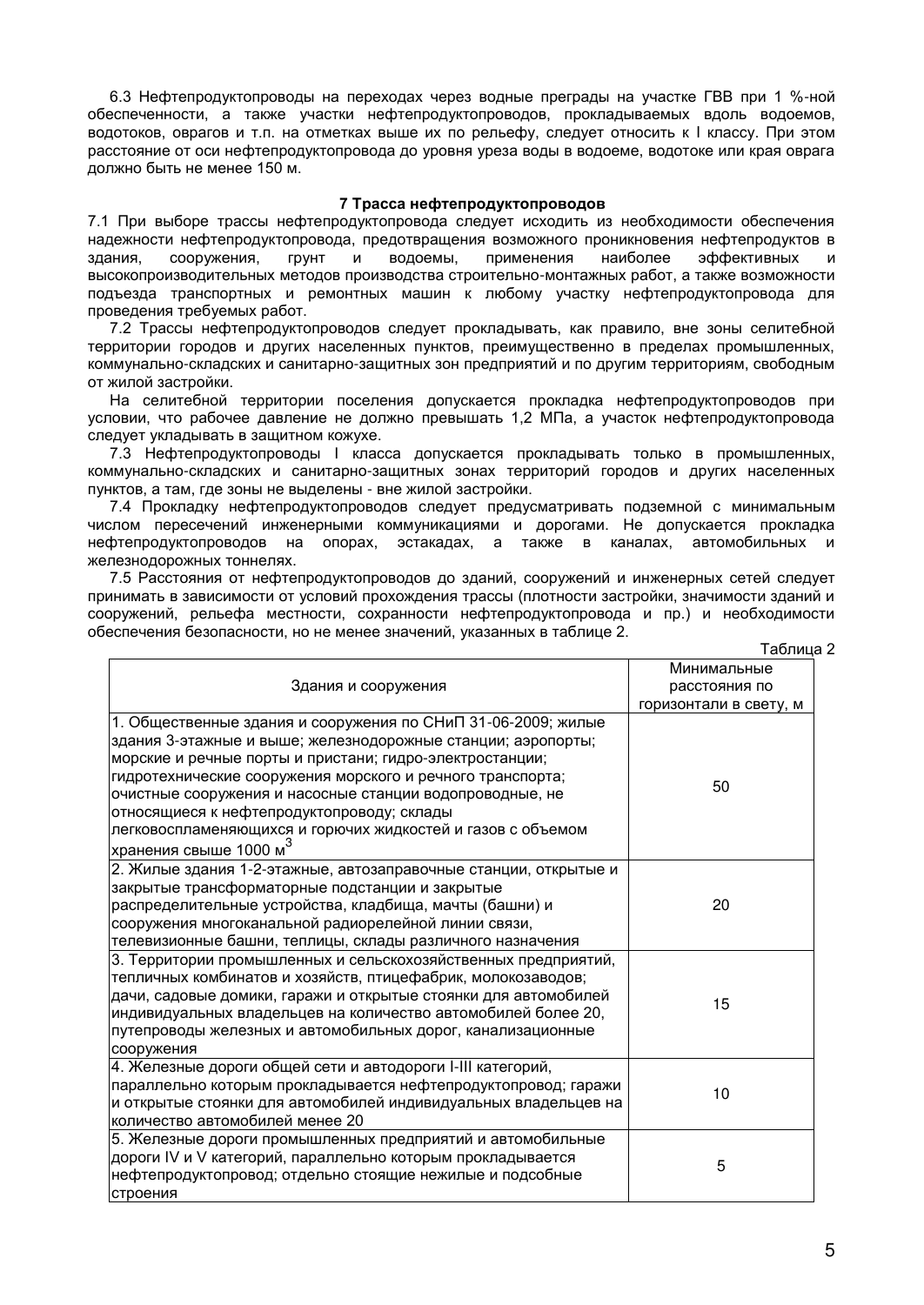| 6. Мосты железных и автомобильных дорог с пролетом свыше 20 м<br>(при прокладке нефтепродуктопроводов ниже мостов по течению)                                                                         | 75                                       |
|-------------------------------------------------------------------------------------------------------------------------------------------------------------------------------------------------------|------------------------------------------|
| 7. Водопроводные сооружения; устья артезианских скважин, очистные<br>сооружения и насосные станции канализации и водопроводных сетей                                                                  | 30                                       |
| 8. Воздушные линии электропередачи, параллельно которым<br> прокладывается нефтепродуктопровод, опоры воздушных линий<br> электропередачи при пересечении их нефтепродуктопроводом,<br>силовые кабели | В соответствии с<br>требованиями ПУЭ [2] |
| 9. Сети инженерно-технического обеспечения (существующие),<br>параллельно которым прокладывается нефтепродуктопровод:                                                                                 |                                          |
| водопровод, канализация, теплопроводы, кабели связи                                                                                                                                                   | 5                                        |
| газопроводы, нефтепроводы, нефтепродуктопроводы                                                                                                                                                       | 2,8                                      |
| Примечания                                                                                                                                                                                            |                                          |

1 Расстояния, указанные в данной таблице, следует принимать: для жилых и общественных зданий и сооружений, дач, садовых домиков, индивидуальных гаражей, отдельных промышленных предприятий, сооружений водопровода и канализации, артезианских скважин - от границ, отведенных им территорий с учетом их развития; для железных и автомобильных дорог всех категорий — от подошвы насыпи земляного полотна или бортового камня: для всех мостов - от подошвы конусов.

2 При соответствующем обосновании в проектной документации допускается сокращать приведенные в поз. 2 и 3 (кроме жилых зданий) расстояния от нефтепродуктопровода не более чем на 30 %, при условии, что нефтепродуктопровод I класса следует прокладывать в защитном кожухе, концы которого выводятся на 20 м за пределы проекции защищаемой застройки на нефтепродуктопровод, а нефтепродуктопровод II класса - при условии отнесения его к I классу.

3 Допускается прокладка нефтепродуктопроводов II класса на расстоянии не менее 30 м от общественных и жилых зданий, приведенных в поз. 1, при условии укладки их в местах приближения (от 50 до 30 м) в защитном кожухе.

#### 8 Конструктивные требования к нефтепродуктопроводам

8.1 Расчет нефтепродуктопроводов на прочность и устойчивость следует производить в соответствии с требованиями СП (СНиП 2.05.06-85\*), при этом коэффициент условий работы нефтепродуктопровода принимается по таблице 1 настоящего свода правил, коэффициент надежности по ответственности принимается в соответствии с СП (СНиП 2.05.06-85\*).

Расчетное значение номинальной толщины стенки труб должно приниматься с поправкой на внутреннюю коррозию в зависимости от коррозионной активности транспортируемого нефтепродукта и расчетного срока эксплуатации нефтепродуктопровода по таблице 3.

Таблица 3

| Среда                                  | Глубина коррозионного |
|----------------------------------------|-----------------------|
|                                        | разрушения, мм/год    |
| Автомобильный бензин                   | $0.001 - 0.005$       |
| Дизельное топливо, авиационное топливо | $0.01 - 0.05$         |

8.2 В случае подключения проектируемого нефтепродуктопровода (отвода) к магистральному нефтепродуктопроводу необходимо произвести проверочный расчет его на прочность давлением, принятым для магистрального нефтепродуктопровода, при этом коэффициент условий работы нефтепродуктопровода следует принимать равным 0.825.

8.3 Для нефтепродуктопроводов, прокладываемых на подрабатываемых территориях и в районах сейсмичностью 7-8 баллов, толщину стенок труб следует принимать на 3 мм больше расчетной.

8.4 В грунтах с несущей способностью менее 0,025 МПа, а также в грунтах с включениями строительного мусора и перегноя дно траншеи следует усиливать путем прокладки бетонных брусьев, устройства свайного основания или втрамбовывания в него щебня или гравия, при этом подсыпку нефтепродуктопровода и засыпку его следует производить легким или песчаным грунтом.

8.5 Участки нефтепродуктопроводов, прокладываемых в подводной траншее через болота, реки или заливаемые поймы, а также в обводненных районах, должны быть рассчитаны против всплытия. Если результаты расчета подтверждают возможность всплытия нефтепродуктопровода, следует предусматривать мероприятия по исключению этого.

8.6 Глубину заложения нефтепродуктопроводов следует принимать не менее 1,2 м до верхней образующей трубы или защитного кожуха (защитного футляра), в пучинистых грунтах - не менее глубины промерзания грунта.

8.7 Допускается прокладывать в одной траншее два и более нефтепродуктопроводов при условии, что суммарное значение их площади поперечного сечения не должно превышать 0,2 м<sup>2</sup>.

8.8 При прокладке в одной траншее одновременно двух и более нефтепродуктопроводов расстояния между ними в свету должны быть для труб номинальным диаметром DN:

до 150 включ. - не менее 0,4;

200 и более - не менее 0,5 м.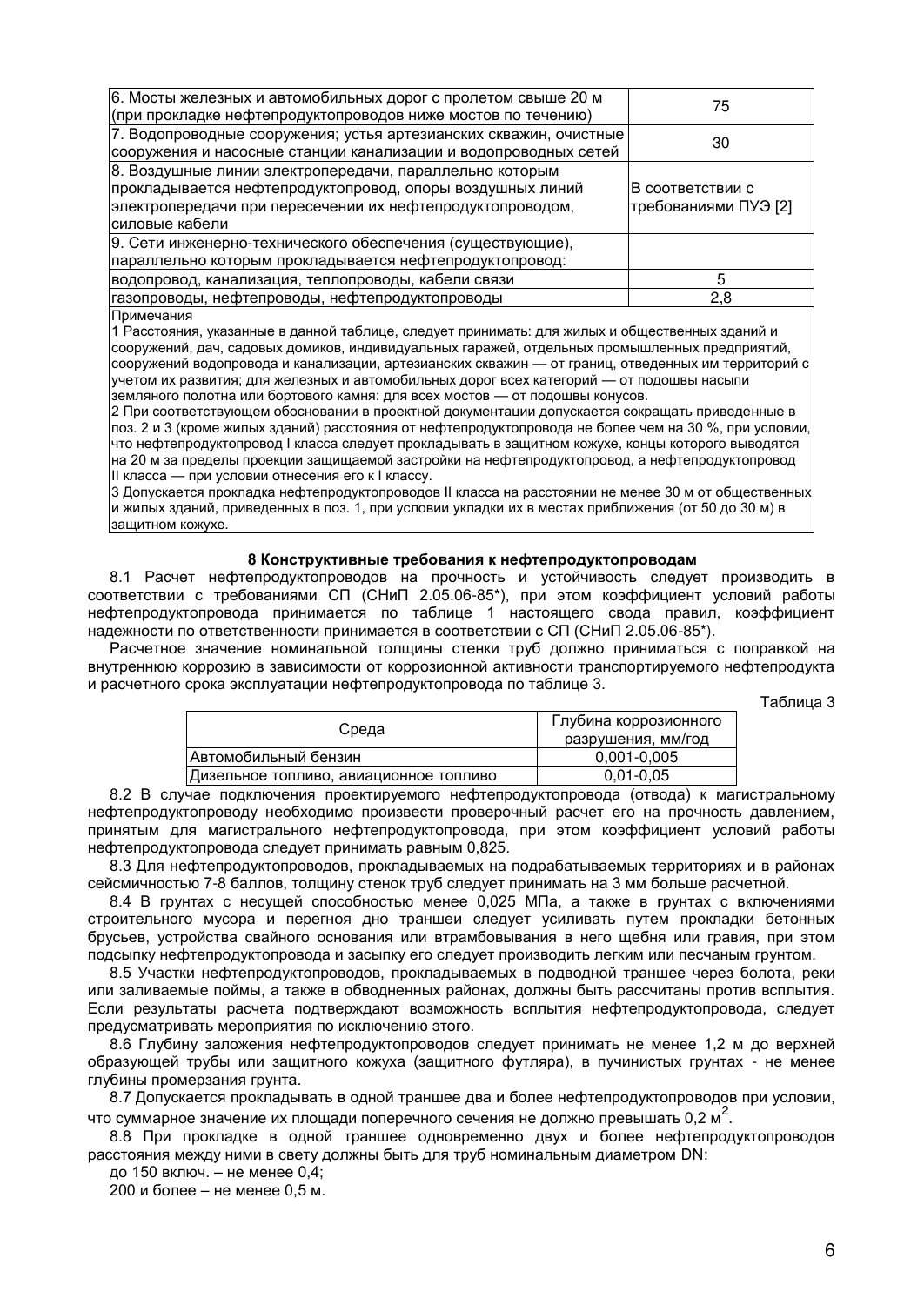8.9 Переходы трубопроводов через водные преграды следует проектировать в соответствии с требованиями СП 36.13330.2012 (СНиП 2.05.06-85\*), при этом:

ичасток трубопровода в границах 10 %-ной обеспеченности ГВВ допускается укладывать в защитном кожухе;

- расстояние в свету между параллельными нефтепродуктопроводами должно быть не менее 5 м;

- в одной траншее допускается укладка двух нефтепродуктопроводов с расстоянием между ними не менее 0.5 м.

8.10 При прокладке через водные преграды нескольких параллельных нефтепродуктопроводов они должны быть обвязаны между собой перемычками с установкой запорной арматуры.

8.11 Расстояния по вертикали в свету при пересечении трубопровода с газопроводами и другими подземными сетями следует принимать не менее 0,35 м, с электрическими кабелями - в соответствии с ПУЭ, с кабельными линиями связи, радиотрансляционными сетями - в соответствии с СП 36.13330.2012 (СНиП 2.05.06-85\*).

При размещении нефтепродуктопровода выше водовода его следует предусматривать в защитном футляре, концы которого должны выводиться на расстояние не менее 10 м в каждую сторону от оси пересечения.

В местах пересечения сетей инженерно-технического обеспечения, проложенных в каналах, лотках или коллекторах, нефтепродуктопровод следует прокладывать не менее чем на 0,4 м ниже этих сооружений в защитном футляре, концы которого должны быть выведены на расстояние не менее 5 м в каждую сторону от наружных стенок пересекаемых сооружений.

8.12 Пересечения нефтепродуктопроводов с железными и автомобильными дорогами, трамвайными путями, а также улицами и проездами независимо от типа их покрытия следует предусматривать в защитных футлярах, как правило, под углом 90°.

Концы защитных футляров следует выводить на расстояния, м, не менее:

- водоотводного сооружения железнодорожного полотна - $\cdot$ 

- крайнего рельса трамвайного пути, края проезжей части

автомобильных дорог, улиц, проездов -

- крайнего рельса железнодорожного пути -

Концы защитных футляров с обеих сторон следует герметизировать.

8.13 Минимальную глубину укладки нефтепродуктопровода под железнодорожными, трамвайными путями и автомобильными дорогами до верха защитного футляра следует принимать, м:

 $8:$ 

 $10.$ 

- под железнодорожными и трамвайными путями от подошвы рельса в выемках и на нулевых отметках и от подошвы насыпи (при ее наличии) - $2.5$ 

- под железными дорогами общей сети при производстве

работ по прокладке нефтепродуктопровода закрытым способом - 2,5;

- под автомобильными дорогами от подошвы насыпи - $1,4.$ 

Заглубление участков нефтепродуктопроводов, прокладываемых под железными дорогами общей сети на расстоянии 50 м в обе стороны от места пересечения, должно быть не менее 2 м до верхней образующей нефтепродуктопровода.

8.2 При устройстве переходов под железными дорогами общей сети в пучинистых грунтах для нефтепродуктопроводов с температурой транспортируемого нефтепродукта в зимнее время выше 5°С минимальную глубину от подошвы рельса до верха защитного футляра следует проверять расчетом на соблюдение условий, при которых исключается влияние тепловыделений на равномерность морозного пучения грунта. При невозможности обеспечения заланного температурного режима следует предусматривать замену пучинистого грунта, тепловую изоляцию или другие проектные решения.

8.3 Наружный диаметр защитного кожуха или футляра определяется из условий производства работ, конструкции перехода и должен быть не менее чем на 200 мм больше наружного диаметра нефтепродуктопровода.

Примечание - При прокладке нефтепродуктопровода в защитном кожухе устройство дополнительного защитного футляра при пересечении с транспортными коммуникациями и сетями инженерно-технического обеспечения не требуется.

8.4 При прокладке нефтепродуктопровода в песчаных и других легко дренирующих грунтах необходимо предусматривать мероприятия, исключающие распространение нефтепродукта в этих грунтах в случае его утечки (глиняные ложа по полиэтиленовой пленке и т. п.).

8.5 На участках нефтепродуктопроводов, прокладываемых в защитных кожухах, межтрубное пространство герметизируется с обеих сторон герметизирующими устройствами, рассчитанными на рабочее давление.

8.6 Для контроля межтрубного пространства от утечек нефтепродукта на одном из герметизирующих устройств защитного кожуха или защитного футляра следует предусматривать контрольную трубку с запорной арматурой, выходящую под защитное устройство, расположенное на 0,3 м выше уровня земли и на расстоянии не менее 1 м от оси нефтепродуктопровода.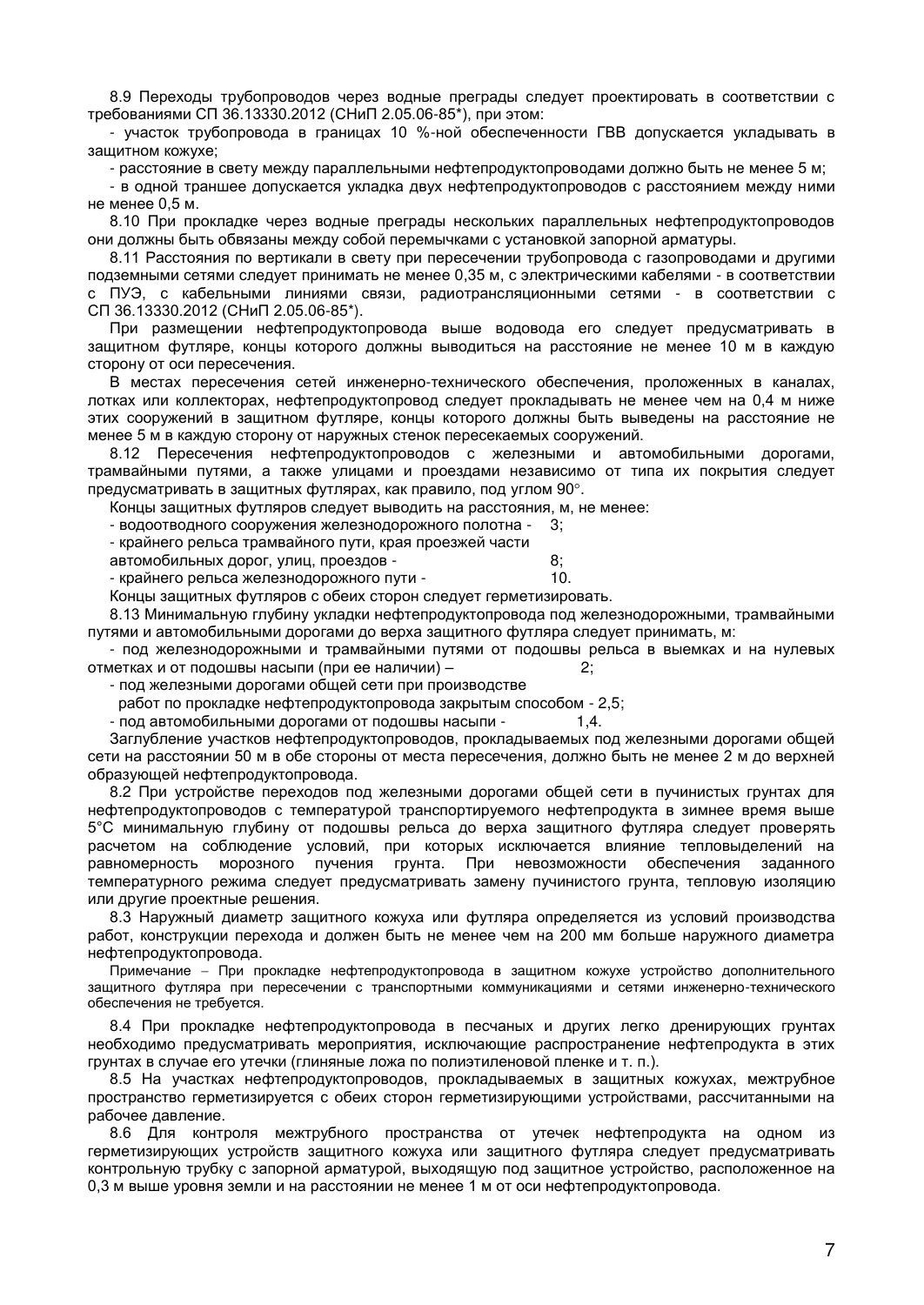8.7 Запорную арматуру на нефтепродуктопроводах следует размещать:

- на расстоянии 200 м за перспективной проектной границей населенного пункта (независимо от направления перекачки нефтепродукта);

- на обоих берегах водных преград;

- на границах квартальной жилой застройки или микрорайонов населенного пункта, но не более чем через 500 м;

- на обеих сторонах переходов через железные дороги общей сети;

на входе и выходе с территории предприятия поставщика или потребителя.

В остальных случаях размещение запорной арматуры определяется проектной документацией в зависимости от рельефа местности и окружающей застройки, но на расстоянии не более 1 км одна от другой.

8.8 С обеих сторон запорной арматуры должна быть предусмотрена установка средств измерения давления.

8.9 Запорную и регулирующую арматуру необходимо размещать в колодцах, конструкция которых должна исключать поступление в них воды. В местах отсутствия проезда транспорта и прохода людей люки колодцев следует предусматривать выше уровня земли.

В колодцах строительным объемом более 20 м<sup>3</sup> следует предусматривать вентиляцию с естественным побуждением.

8.10 Запорную арматуру, устанавливаемую на параллельных нефтепродуктопроводах, следует смещать относительно друг друга на расстояние, обеспечивающее удобство ее обслуживания, монтажа и демонтажа.

8.11 На переходах нефтепродуктопроводов через водные преграды запорную арматуру следует размещать на берегах на отметках не ниже отметок ГВВ при 5 %-ной обеспеченности и выше отметок ледохода, а на горных реках - не ниже отметок ГВВ при 2 %-ной обеспеченности.

8.12 Нефтепродуктопроводы, прокладываемые на территории городов и других населенных пунктов, должны оснащаться системами обнаружения утечек.

8.13 Запорную арматуру, устанавливаемую на нефтепродуктопроводе, следует предусматривать с электрическим приводом местного, дистанционного и автоматического управления. Электроприводы запорной арматуры должны иметь внешнюю пусковую аппаратуру, установленную в ПКУ. Управление запорной арматурой осуществляется из диспетчерских пунктов нефтепродуктопровода.

8.14 При срабатывании системы обнаружения утечек должно быть предусмотрено автоматическое закрытие запорной арматуры, отсекающей участок нефтепродуктопровода, на KOTODOM зафиксировано падение давления и прекращение транспортировки нефтепродуктов путем остановки насосов ПС и/или перекрытия запорной арматуры в начале трассы.

8.15 Для нефтепродуктопроводов I класса, а также нефтепродуктопроводов, прокладываемых на селитебной территории поселения, расположенных ближе 75 м от общественных зданий и сооружений при исчезновении напряжения в силовой сети электроснабжения запорной арматуры. должно быть предусмотрено автоматическое прекращение транспортировки нефтепродуктов путем остановки насосов ПС и/или перекрытия запорной арматуры в начале трассы.

8.16 Для защиты нефтепродуктопровода от повышения в нем давления сверх рабочего в начале нефтепродуктопровода следует предусматривать установку автоматического регулятора давления по принципу исполнения «после себя», а на предприятии потребителе — предохранительных клапанов, рассчитанных на давление, принятое на этом предприятии. Сброс нефтепродукта от этих клапанов следует предусматривать в специальные резервуары, вместимость и количество которых определяются расчетом в проектной документации.

8.17 При удалении предприятия поставщика или узла врезки нефтепродуктопровода (отвода) в магистральный нефтепродуктопровод от границы населенного пункта на расстояние до 2 км допускается не предусматривать установку запорной арматуры у границы населенных пунктов, а также автоматических регуляторов давления и узлов учета количества транспортируемых нефтепродуктов. В этом случае их следует предусматривать на выходе нефтепродуктопровода с предприятия или узле врезки нефтепродуктопровода (отвода)  $R$ магистральный  $\mathbf{B}$ нефтепродуктопровод.

8.18 Узлы пуска разделительных, очистных устройств и средств диагностики диаметром 200 мм и более следует размещать на предприятиях поставщика или в узле врезки нефтепродуктопровода (отвода) в магистральный нефтепродуктопровод, а узел приема - на предприятии потребителе.

8.19 Узлы запорной и регулирующей арматуры, учета количества нефтепродукта, пуска и приема разделительных, **ОЧИСТНЫХ УСТРОЙСТВ** И средств диагностики, устанавливаемые на нефтепродуктопроводе, должны иметь ограждение.

8.20 Строительные конструкции сооружений на нефтепродуктопроводе надлежит принимать не ниже II степени огнестойкости.

8.21 На трассе нефтепродуктопровода следует устанавливать опознавательные знаки установленных образцов на расстоянии 100 м друг от друга и на углах поворота, а также на обоих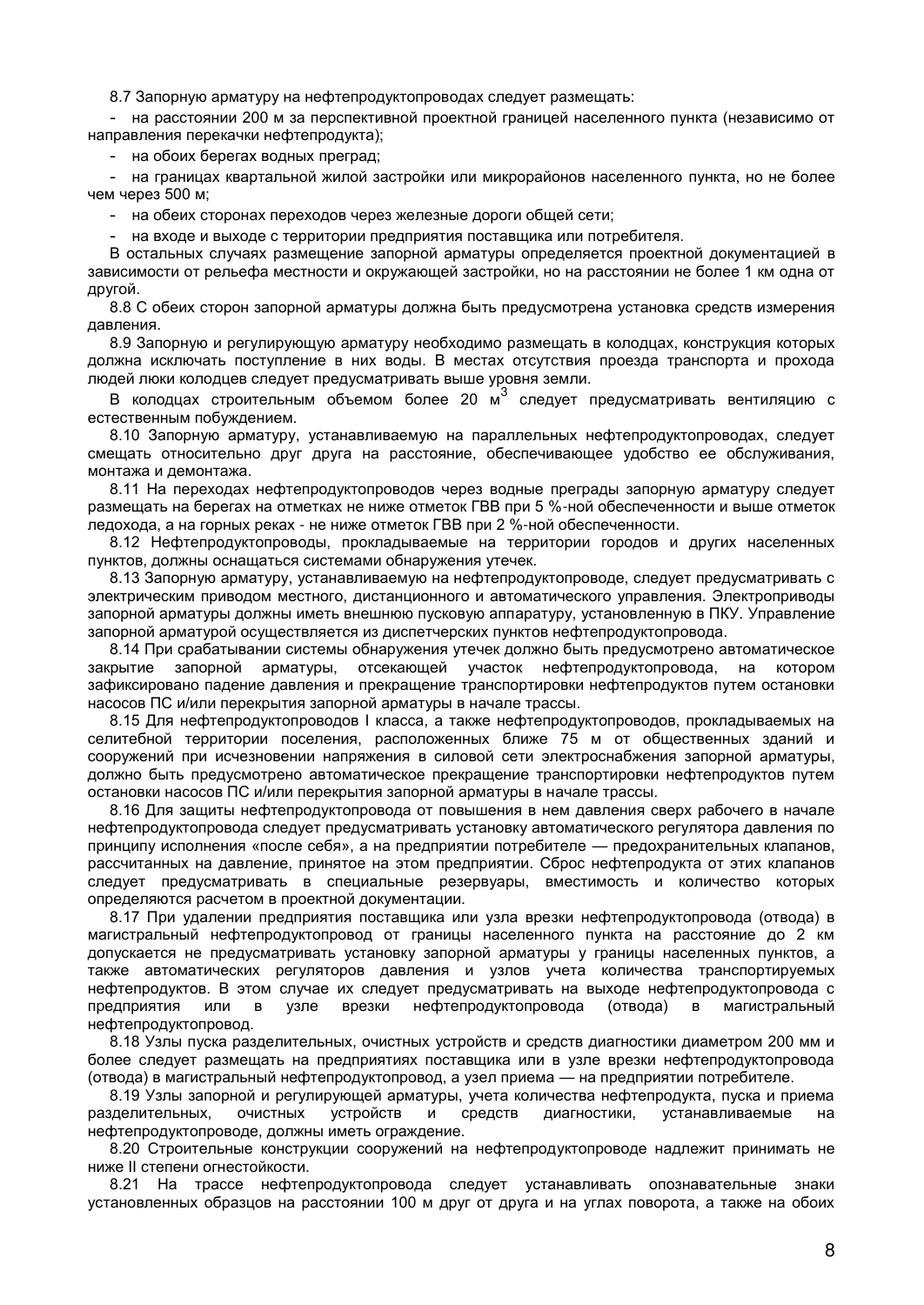берегах водных преград с указанием номера пикета, размеров охранной зоны, адреса, номера телефона эксплуатационной организации.

8.22 Кабельные линии технологической связи необходимо предусматривать, как правило, с левой стороны нефтепродуктопровода по ходу движения нефтепродукта на расстоянии не менее 6 м от оси нефтепродуктопровода.

8.23 Приемники электрической энергии нефтепродуктопровода в части обеспечения надежности электроснабжения следует относить к I категории.

## 9 Материалы и изделия

9.1 Материалы и изделия, применяемые для строительства нефтепродуктопровода, должны отвечать требованиям технических регламентов, стандартов и других нормативных документов, утвержденных в установленном порядке, а также требованиям действующих стандартов и настоящего свода правил.

9.2 Трубы и соединительные детали нефтепродуктопроводов должны соответствовать требованиям СП 36.13330.2012 (СНиП 2.05.06-85\*) и дополнительным указаниям настоящего раздела.

9.3 Для строительства и реконструкции нефтепродуктопроводов следует применять трубы из спокойных углеродистых и низколегированных, сталей:

при номинальных диаметрах DN 250 - DN 500 - электросварные прямошовные с одним продольным швом и бесшовные:

- при номинальных диаметрах DN 250 и менее - бесшовные.

9.4 Для нефтепродуктопроводов следует предусматривать, как правило, стальную запорную арматуру с патрубками под приварку с герметичностью, соответствующую классу А по ГОСТ 9544.

## 10 Защита нефтепродуктопроводов от коррозии

 $10.1$ Проектирование комплексной защиты наружной поверхности подземных нефтепродуктопроводов от коррозии следует выполнять в соответствии с требованиями ГОСТ Р 51164 и СП (СНиП 2.05.06-85\*), предъявляемыми к нефтепродуктопроводам, и дополнительными указаниями настоящего раздела.

10.2 Для строительства нефтепродуктопроводов, прокладываемых на территории городов и других населенных пунктов, следует применять трубы с защитным полимерным покрытием, нанесенным в заволских условиях. В зависимости от температуры строительства и эксплуатации нефтепродуктопроводов (температуры транспортируемого продукта) следует применять трехслойное полиэтиленовое или полипропиленовое покрытие специального исполнения, обеспечивающие противокоррозионную защиту (согласно ГОСТ Р 52568 или требованиям стандартов заказчика).

Нанесение защитного покрытия на фасонные соединительные детали, задвижки, места врезок трубопроводов следует осуществлять в заводских или трассовых условиях. При этом защитные покрытия должны отвечать требованиям ГОСТ Р 51164 или стандартам заказчика.

10.3 Средства ЭХЗ нефтепродуктопроводов, предусмотренные проектной документацией, следует включать в работу в зонах блуждающего тока в течение периода не более 1 месяца после укладки и засыпки участка нефтепродуктопровода, а в остальных случаях - в течение периода не более 3 месяцев после укладки и засыпки участка нефтепродуктопровода.

Если проектной документацией предусматриваются более поздние сроки окончания строительства средств электрохимической защиты и ввода их в эксплуатацию, должна быть запроектирована временная электрохимическая защита со сроками ввода в эксплуатацию, соответствующими указанным в данном пункте.

10.4 Контрольно-измерительные пункты следует устанавливать с интервалом между ними не более 200 м. В зависимости от коррозионных условий установку контрольно-измерительных пунктов следует предусматривать в точках дренажа, в местах пересечений с рельсовыми путями электрифицированного транспорта (при пересечении более двух рельсовых путей по обе стороны пересечения), у подводных переходов и в местах сближения трассы с точками подключения электрических дренажей соседних сооружений к источникам блуждающих токов.

10.5 Контрольно-измерительные пункты должны быть оборудованы неполяризующимися электродами сравнения длительного действия с датчиками электрохимического потенциала, обеспечивающими измерение поляризационных потенциалов на нефтепродуктопроводе.

10.6 Изолирующие фланцевые соединения следует устанавливать на выходе нефтепродуктопровода с территории поставщика и входе на территорию потребителя. Указанные соединения следует располагать на расстоянии не менее 20 м от сливо-наливных установок. резервуарных парков и узлов учета количества нефтепродуктов.

10.7 Для цепей ЭХЗ следует применять, как правило, бронированные силовые кабели с пластмассовыми оболочками.